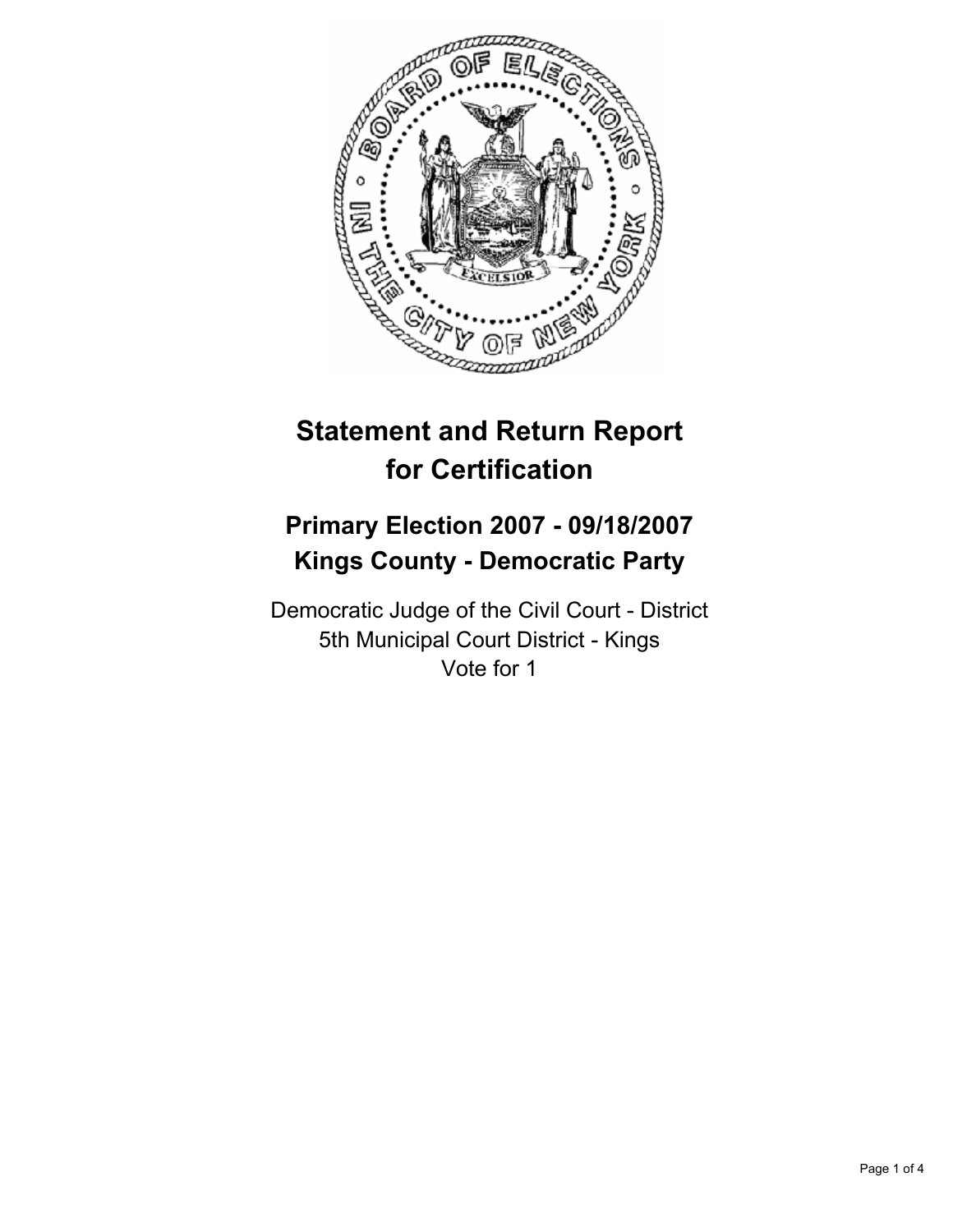

# **Assembly District 44**

| <b>Total Votes</b>    | 1,274 |
|-----------------------|-------|
| <b>KAREN B YELLEN</b> | 642   |
| NOACH DEAR            | 632   |
| AFFIDAVIT             | 6     |
| ABSENTEE/MILITARY     | 48    |
| <b>EMERGENCY</b>      | C     |

# **Assembly District 46**

| <b>Total Votes</b>          | 354 |
|-----------------------------|-----|
| THERESA CICCOTTO (WRITE-IN) |     |
| <b>KAREN B YELLEN</b>       | 259 |
| NOACH DEAR                  | 94  |
| AFFIDAVIT                   |     |
| ABSENTEE/MILITARY           | 35  |
| <b>EMERGENCY</b>            |     |

## **Assembly District 47**

| <b>EMERGENCY</b>           |     |
|----------------------------|-----|
| ABSENTEE/MILITARY          | 90  |
| AFFIDAVIT                  | 8   |
| NOACH DEAR                 | 432 |
| <b>KAREN B YELLEN</b>      | 278 |
| ISRAEL GOLDBERG (WRITE-IN) |     |
| <b>Total Votes</b>         | 711 |
|                            |     |

#### **Assembly District 48**

| <b>Total Votes</b>      | 1.989 |
|-------------------------|-------|
| RU YAN ZHENG (WRITE-IN) |       |
| <b>KAREN B YELLEN</b>   | 243   |
| <b>NOACH DEAR</b>       | 1,745 |
| <b>AFFIDAVIT</b>        | 10    |
| ABSENTEE/MILITARY       | 46    |
| <b>EMERGENCY</b>        | 0     |

#### **Assembly District 49**

| <b>EMERGENCY</b>      |     |
|-----------------------|-----|
| ABSENTEE/MILITARY     | 74  |
| AFFIDAVIT             | ≏   |
| NOACH DEAR            | 576 |
| <b>KAREN B YELLEN</b> | 349 |
| <b>Total Votes</b>    | 925 |

**Assembly District 51**

| 30<br>8 |
|---------|
| 359     |
| 454     |
| 813     |
|         |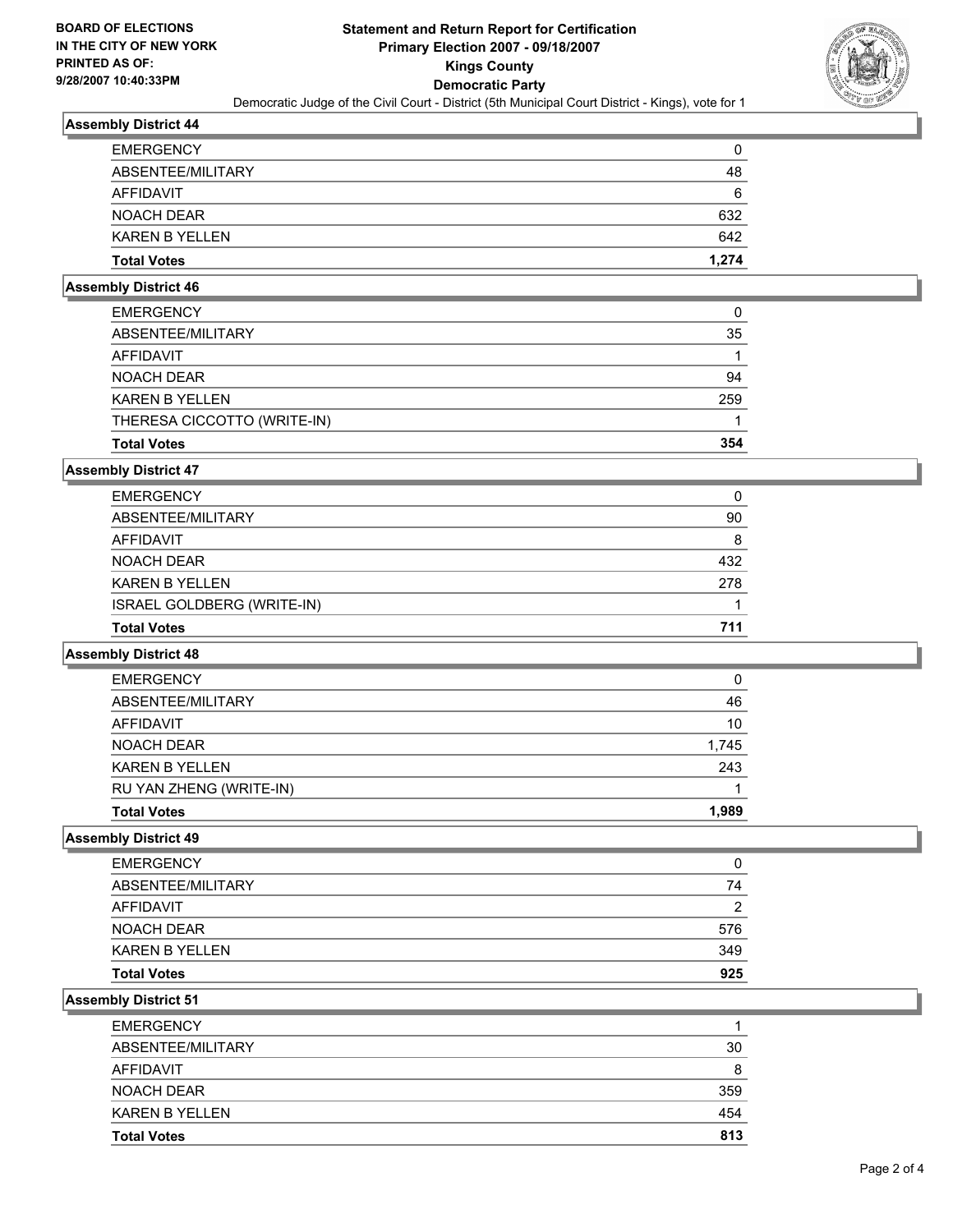

#### **Assembly District 52**

| mbly Dietriet CO      |    |
|-----------------------|----|
| <b>Total Votes</b>    | 42 |
| <b>KAREN B YELLEN</b> | 31 |
| <b>NOACH DEAR</b>     | 11 |
| AFFIDAVIT             |    |
| ABSENTEE/MILITARY     |    |
| <b>EMERGENCY</b>      |    |

#### **Assembly District 60**

| <b>EMERGENCY</b>        |     |
|-------------------------|-----|
| ABSENTEE/MILITARY       | 23  |
| AFFIDAVIT               |     |
| NOACH DEAR              | 168 |
| <b>KAREN B YELLEN</b>   | 481 |
| FRED ARRIAGA (WRITE-IN) |     |
| <b>Total Votes</b>      | 650 |